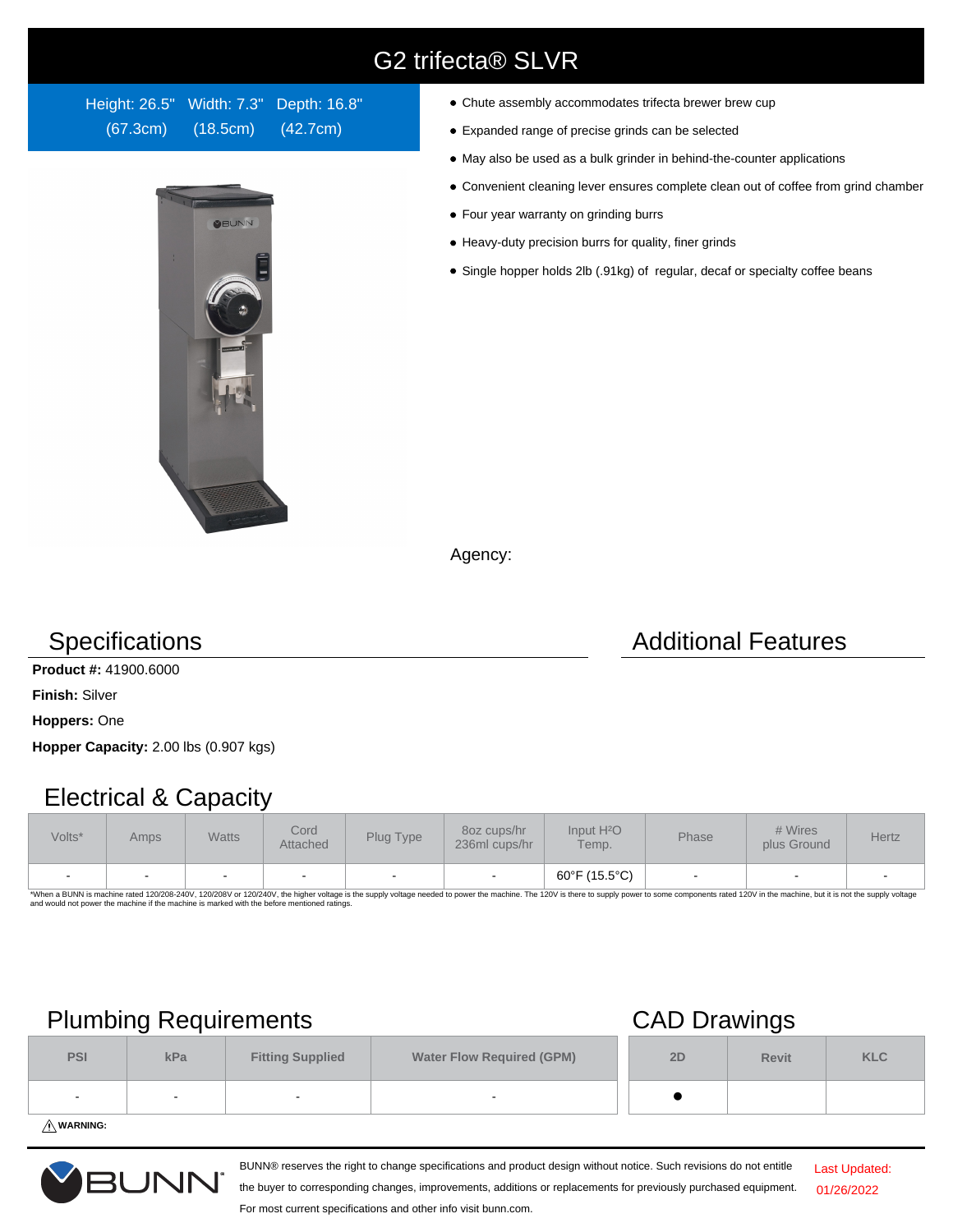

| <b>Unit</b>   |          |         |          | <b>Shipping</b> |          |              |                          |                        |  |
|---------------|----------|---------|----------|-----------------|----------|--------------|--------------------------|------------------------|--|
|               | Height   | Width   | Depth    | Height          | Width    | <b>Depth</b> | Weight                   | Volume                 |  |
| English       | 26.5 in. | 7.3 in. | 16.8 in. | 32.8 in.        | 13.6 in. | 23.1 in.     | $\overline{\phantom{a}}$ | 5.972 ft <sup>3</sup>  |  |
| <b>Metric</b> | 67.3 cm  | 18.5 cm | 42.7 cm  | 83.2 cm         | 34.6 cm  | 58.7 cm      |                          | $0.169$ m <sup>3</sup> |  |



BUNN® reserves the right to change specifications and product design without notice. Such revisions do not entitle the buyer to corresponding changes, improvements, additions or replacements for previously purchased equipment. For most current specifications and other info visit bunn.com. Last Updated: 01/26/2022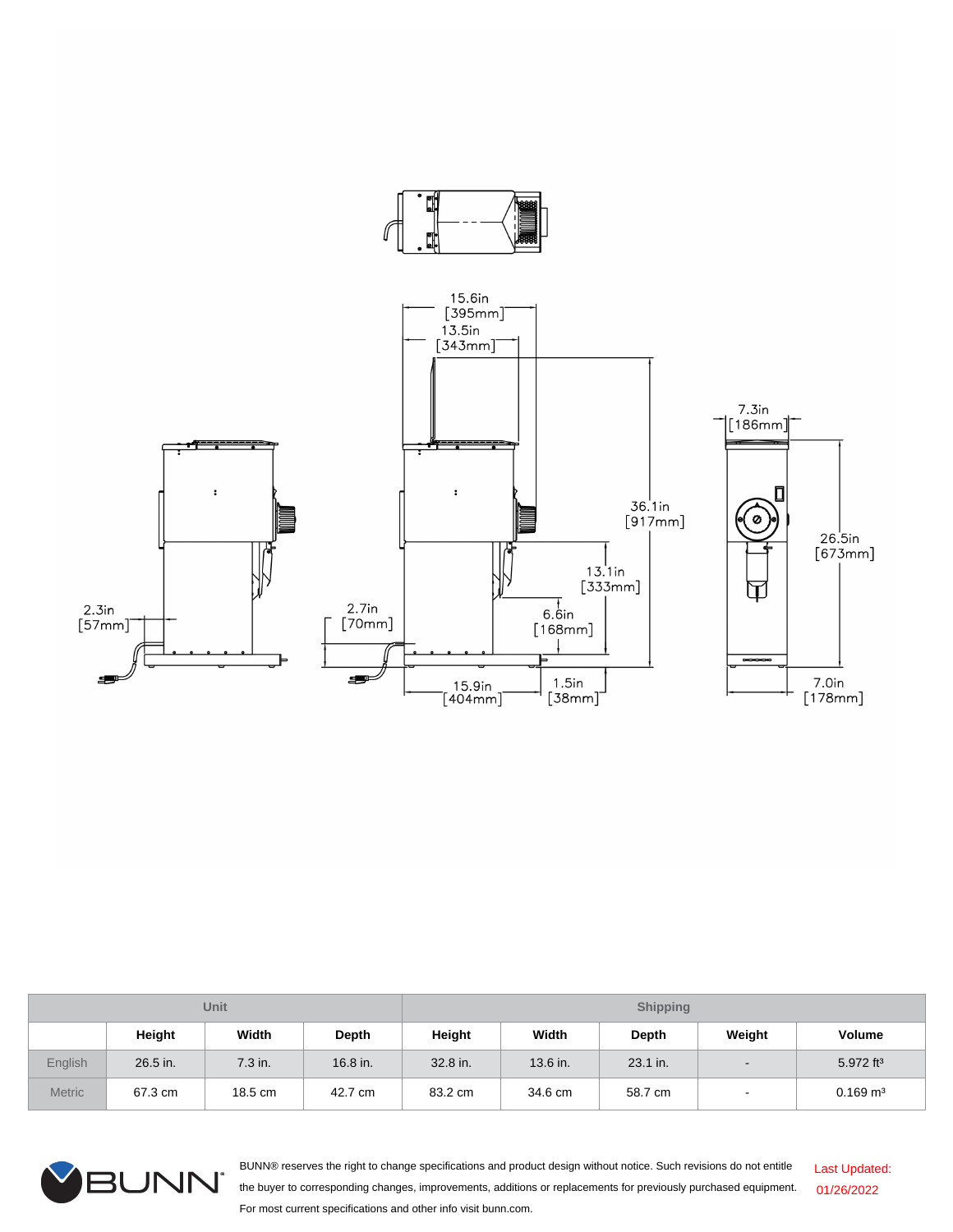\*Related Products selections are currently unavailable. Please contact your sales representative to find out more information.\*



BUNN® reserves the right to change specifications and product design without notice. Such revisions do not entitle the buyer to corresponding changes, improvements, additions or replacements for previously purchased equipment. For most current specifications and other info visit bunn.com.